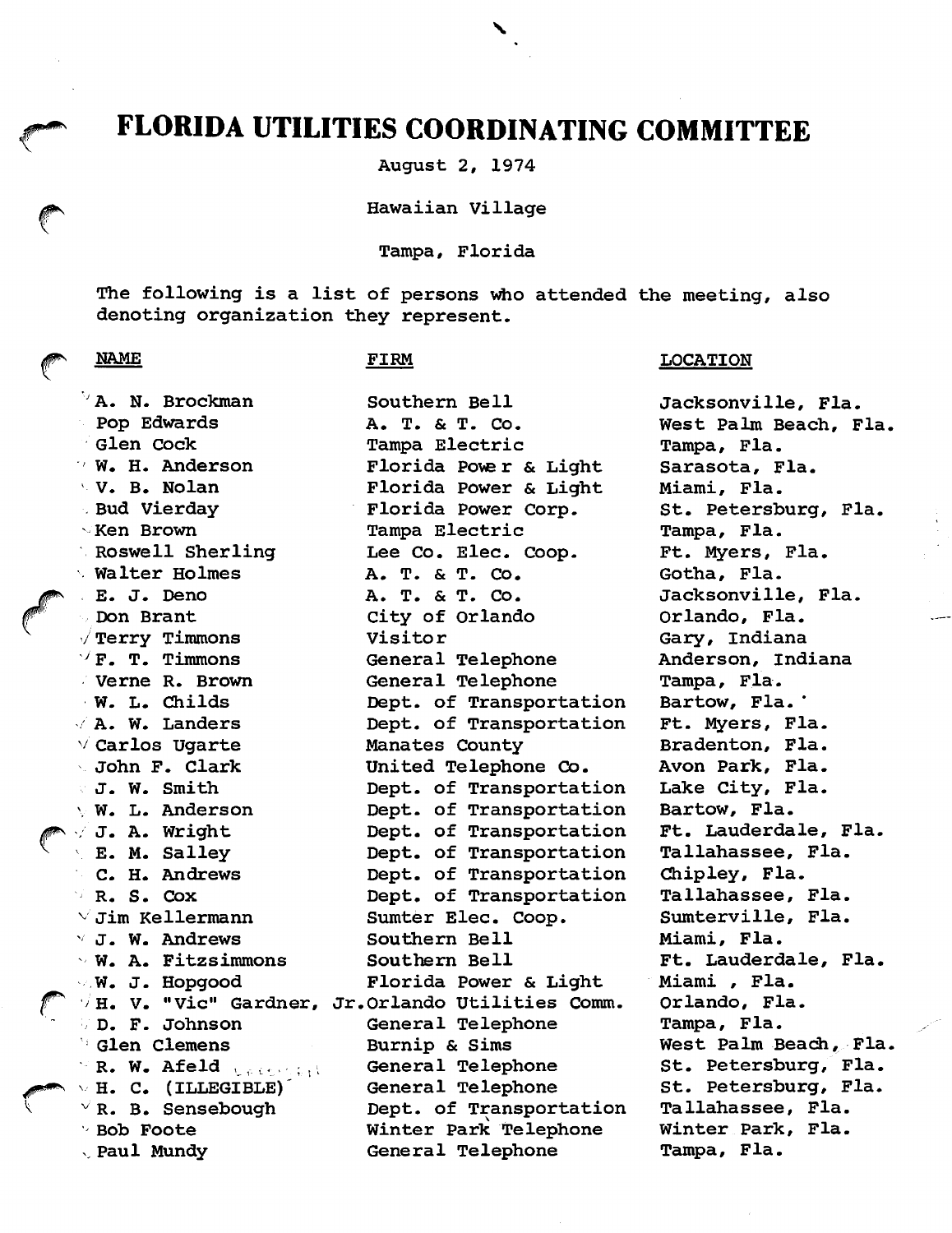The August 1974 meeting, which was held jointly with the American Right of Way Association in Tampa, Florida, was called to order at 9 A.M. by the Chairman, Norton Brockman. There were self-introductions by all members present. Minutes of the previous meeting were read by the Secretary, Vic Gardner. The Chairman asked if there were any additions, amendments or corrections to the minutes. There were a few comments; however, the minutes were adopted as read.

#### OLD BUSINESS

The Chairman asked for any comments relative to old business. Glen Cock requested the latest disposition and what follow-up had been made on the following items:

1. Final disposition of House Bill 1772 (SB 232).

e

2. The final disposition of the requirements for the Gas Transmission Lines as set forth in the UTILITY ACCOMMODATIONS GUIDE of which some were still being objected to by the Gas Transmission Companies.

Chairman Brockman said he planned to call on Ken Brown, Chairman of the Sub Committee on House Bill 1772 later in the meeting.

Ernest Salley stated that he was aware that the Gas Companies had presented some of their problems encountered to the State relative to some of the requirements in the Guide; however, as far as he knew the requirements remain as were stated in the new ACCOMMODATIONS GUIDE which was adopted and pro mulgated January 7, 1974.

Chairman Brockman next called for the Chairmen of two sub committees for final reports, if any, one being the UTILITIES ACCOMMODATIONS GUIDE, the other being Utility Facilities on Department of Transportation Drawings. Since the UTILITIES ACCOMMODATIONS GUIDE had been adopted, the Chairman stated that this sub-committee which was chaired by "Kemp" Kempson was hereby disbanded. The Chairman also stated since the work of the sub-committee, chaired by Ed Williams, on Utility Facilities on Department of Transportation Drawings was completed, this committee was also disbanded.

Chairman Brockman then called on Ken Brown for a report of his sub-committee relative to House Bill 1772 (SB 232). Ken Brown recommended that this sub-committee also be disbanded for the present since the Legislature had never put the bill on the Agenda. It was his understanding that the bill would be re-introduced in the next session of the Legislature, and that there was a good possibility that it may be passed.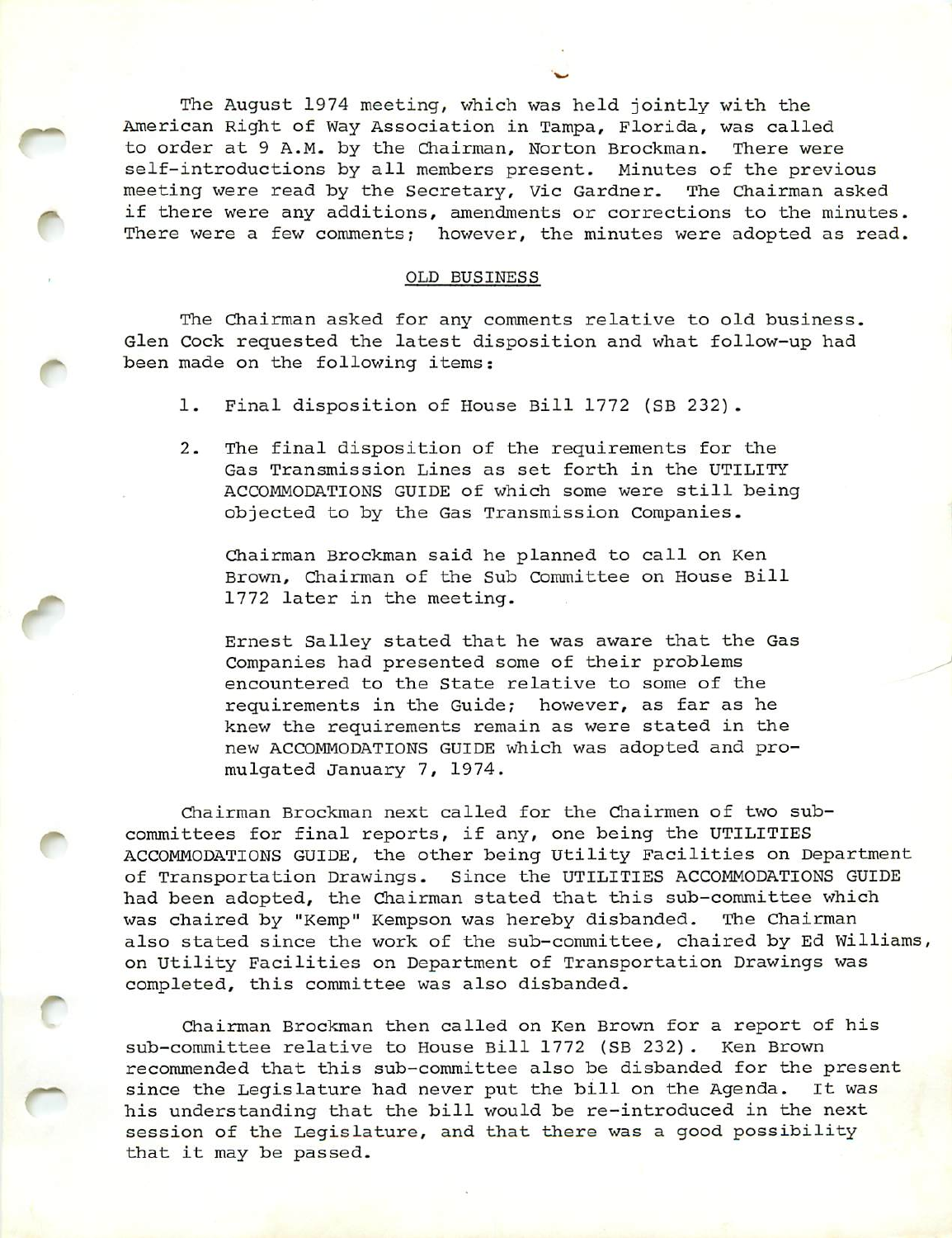The Chairman then stated that we had three speakers for today, who represented three major Florida utilities in Tallahassee, and thought they might be able to give us some insight as to the future of House Bill 1772 and stated if there were no objections, he would disband the sub-committee on House Bill 1772. There being no objections, this sub-committee was also disbanded.

Chairman Brockman then called on Paul Mundy for a report on the Plant Protection Sub-Committee. Since Paul was not present at that time, he requested comments from the floor on this subject. "Pop" Edwards and Ernest Salley commented on steps which were being taken in some areas of Florida to establish the "ONE NUMBER CALL SYSTEM". The Chairman stated he had heard a rumor that, before long, it would be a Federal requirement; however, Ernest Salley said he had not heard that, but he did know that a bill, relative to this subject, had been introduced in the last two sessions of the Legislature; however, no action had been forthcoming on it yet.

The meeting was then temporarily adjourned in order that all members could proceed to hear a presentation being given at the American Right of Way Association Meeting by the present Florida Speaker of the House, the Honorable Terrell Sessums.

The meeting was again called to order and Chairman Brockman called on Verne Brown to introduce the three guest speakers for today. The first guest speaker was introduced as being Mr. Dave Walker, Assistant Vice President, Southern Bell Telephone Company, who is responsible for public affairs and political activities throughout the State of Florida, also being responsible for contacts with Florida's congressional delegates in Washington, D. C.

The second guest speaker introduced was Mr. James H. B. Woodroffe, III, who is employed by Tampa Electric Company as Administrative Assistant to the Vice President.

The third guest speaker introduced was Mr. Richard W. Jones, employed by Florida Power and Light Company and presently serving as Administrative Assistant in charge of the Tallahassee office for Florida Power and Light Corporation.

Mr. Walker's subject related to the Legislature in Tallahassee and what effect it may have on utilities now and in future legislation.<br>He commented on the total number of bills filed in the Legislature, as opposed to the precentage passed (approximately 18-20 percent). Mr. Walker commented on the difficulty encountered in attempting to keep track in both houses of all the bills affecting his own company (167) . In order to do this, all of the lobbyists representing the various utilities had to work together in helping each other keep track of where the bills were at all times. He said that most of the present legislators were professional people such as doctors.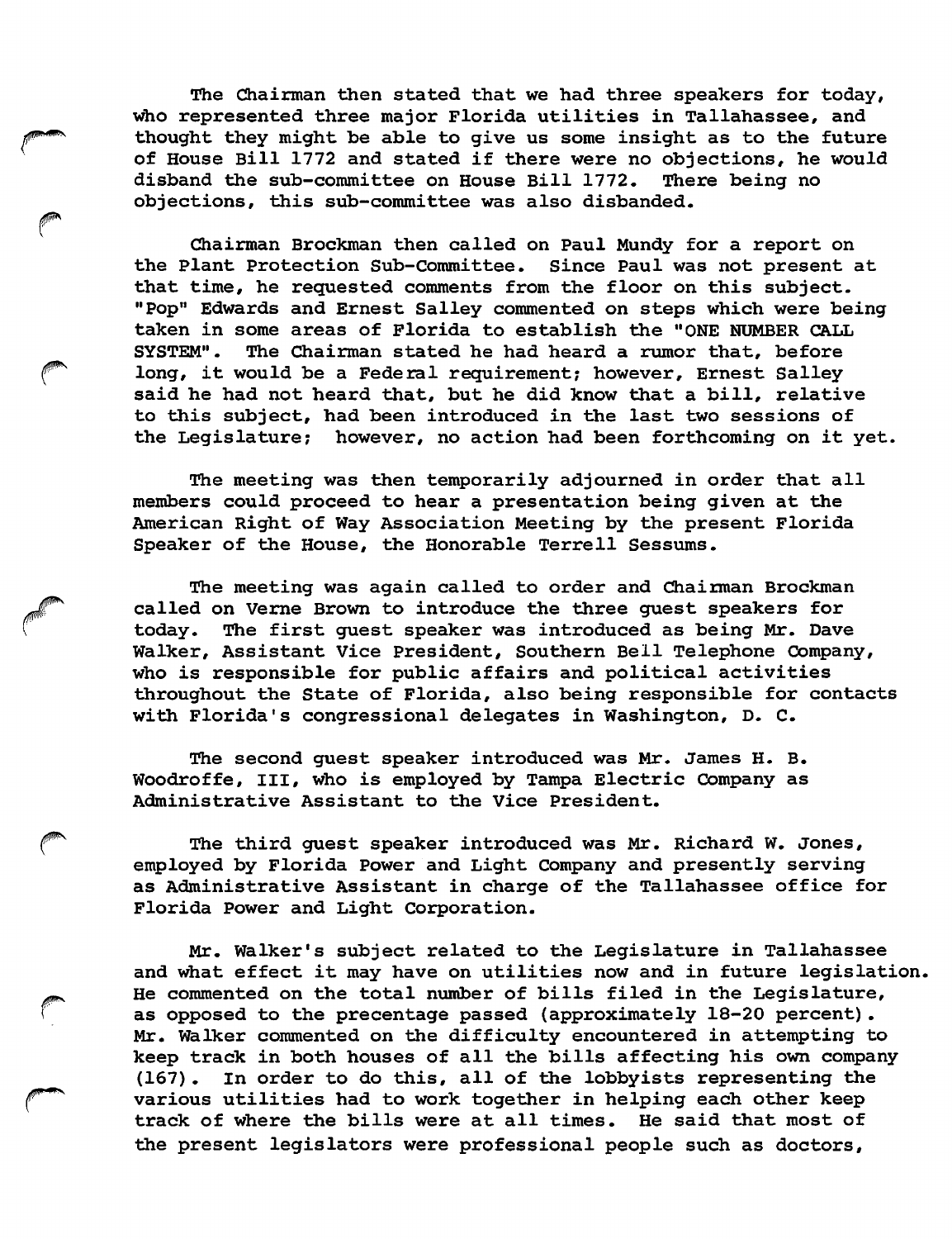lawyers, architects, etc., and there were not too many with a business background. He stressed the necessity for more legislators with business backgrounds who understand the problems of businessmen and the advantages to business of having these types of legislators in the future. Mr. Walker said that you must know the legislator fairly well, when you approach him to discuss a bill. You should never approach a legislator, whom you've never met, and commence discussing a bill in which you have an interest. He said it was impossible to get everything you desired into a bill and if you accomplish a portion of what you wanted, then you have done the best you can. You cannot let the losses get you down because if you do, your job as a lobbyist becomes most ineffective.

The second speaker, Mr. Woodroff's subject was "How Legislators Came By Proposing Bills And Getting Them To The Floor". He stated that it could be the legislator's own idea, a friend's idea, or something a certain company representative may suggest to the legislator. He explained the procedure by which the bills were polished up by various staff members into the forms in which the legislators desire to have them filed. They then go to the Speaker of the House and/or the President of the Senate, who refers these bills to their respective committees. Sometimes there are various amendments attached to these bills; consequently, the lobbyists have to watch all bills very closely for these amendments which may or may not affect or change the bills the lobbyist desires to have passed. The bills next proceed to the Rules Committee, and they cannot proceed any further until the Rules Committee places them on the Calendar. This Committee is where a great many bills will die. If the bills do get on the Calendar they may switch back or forth between the House and the Senate with various amendments attached or taken off, so the lobbyists have to be on their toes at all times to examine these bills in which they have an interest. The bills may finally end up in joint House and Senate Committees, before being presented to both houses for vote.

The third guest speaker was Mr. Richard Jones, who is employed by Florida Power and Light Company. He stated in the last session of the Legislature he followed 554 bills, which were of interest to his company, of which only 79 were passed. You must know your work and be prepared to testify when the time comes for a bill in which you have an interest to go to Committee for discussion and/or vote. You should have followed it close enough so that you know you have enough votes to get it out of Committee and on to the Floor. It is a great game of compromise in order to get the best bill passed with which your company can live. One of the most important jobs of a lobbyist is to have on hand, when the time comes, qualified represent atives from your company who can answer the various questions which may be asked by the legislators when a bill is being discussed in Committee. The legislators can then properly evaluate the bill in question.

Finally, he stated that in the past, businesses as a whole in Florida have been kicked around as a step child in the Legislature;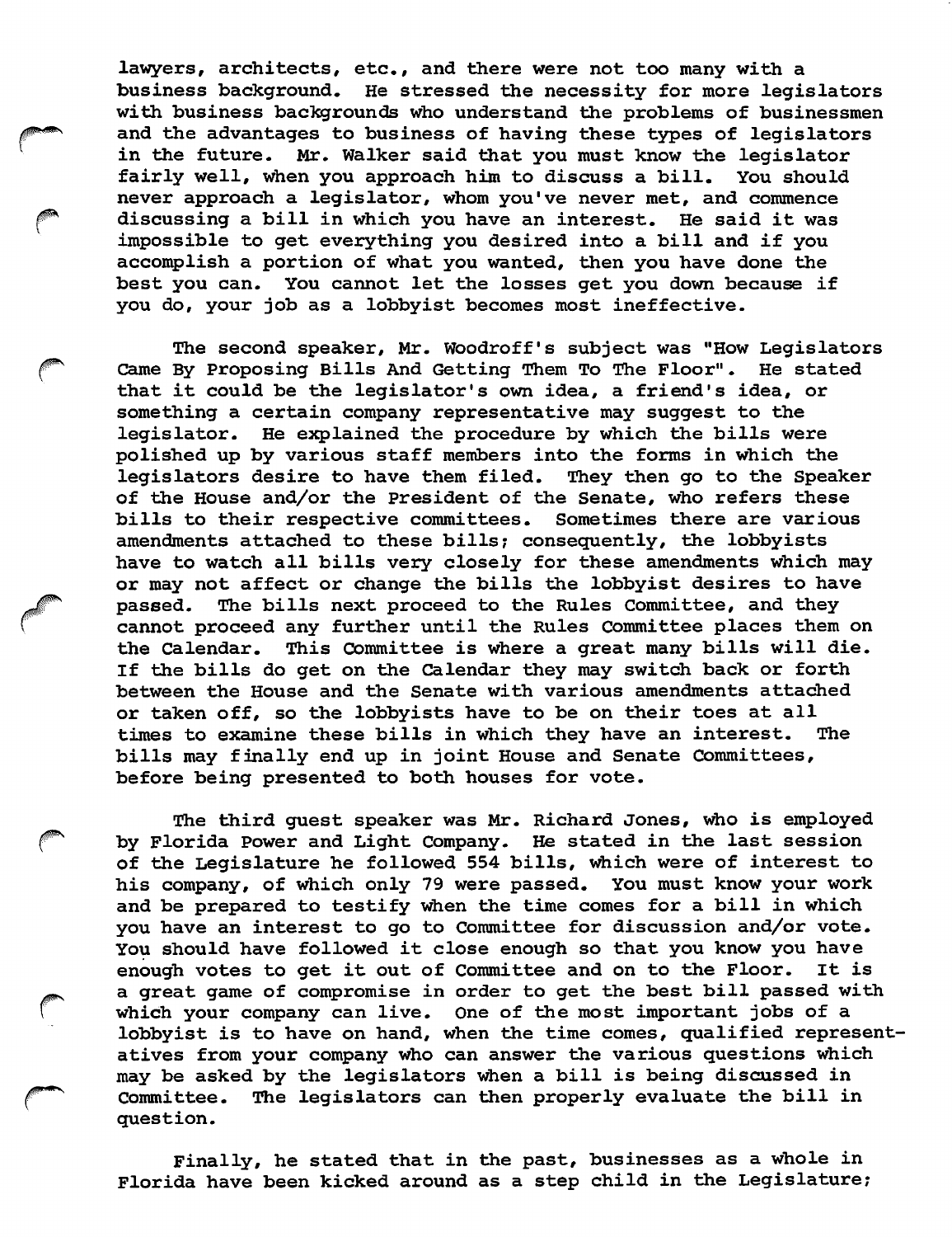consequently, it is necessary that all businessmen wake up and become involved. They must attempt to get legislators elected who will consider and protect business interest when voting on various bills. Following these three presentations there was a question and answer period.

Chairman Brockman reminded all that this meeting was the time when new officers were elected. He stated that the by laws called for the former Secretary to assume the Chair, the Vice Chairman to assume the Secretary's position and a new Vice Chairman to be nominated by the Committee. The present Vice Chairman, Bill Hopgood, due to some business circumstances, had requested that he be continued as Vice Chairman; consequently, the nominating committee has submitted the following for officers for the year 1974-1975:

> Chairman Mr. H. V. Gardner, Jr. Secretary Mr. B. A. Kempson, Jr. Vice Chairman Mr. William J. Hopgood.

The Chairman asked if there were any further nominations from the floor. There being none, it was moved and seconded that nominations be closed. A vote was taken and the officers as nominated were elected unanimously.

#### NEW BUSINESS

At this time, the new Chairman, Vic Gardner, assumed the Chair and requested if there were any items to be discussed under New Business.

Bill Hopgood made a motion that a committee be appointed to study the by laws to evaluate the possibility of amending Section 6 of the by laws in order that the Florida Utilities Coordinating Committee could hold meetings three times a year, rather than the normal four. He also wanted the sub-committee to investigate the possibility of having these three meeting dates conform and run consecutively with the dates that the American Right of Way Associ ation meetings were held. He explained that he thought this was desirable due to the present economic situation within the various companies, and in view of the fact that quite a few of the members belonged to both of these organizations, it would be most economical for the companies. Chairman Gardner stated that he would hold the motion in abeyance as he intended to appoint a new standing committee and thought it would be appropriate for them to evaluate this matter.